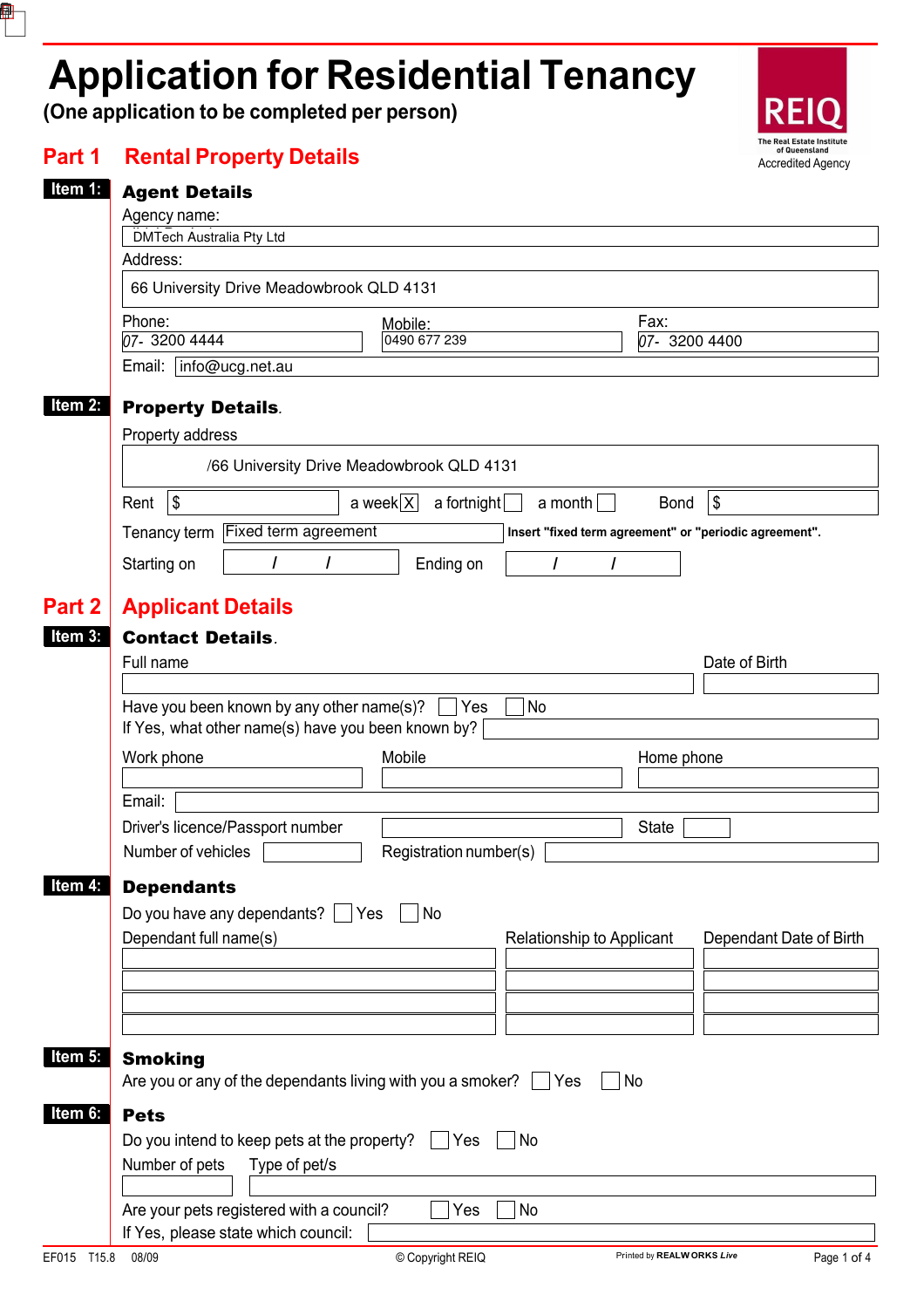### **Item 7:** Applicants Address History

|                                       | Period of occupancy                                                                          |                     | Type of occupancy:         |        |                                      |                                                                                                           |  |
|---------------------------------------|----------------------------------------------------------------------------------------------|---------------------|----------------------------|--------|--------------------------------------|-----------------------------------------------------------------------------------------------------------|--|
|                                       |                                                                                              |                     | Rent                       | Owner  | Other $>$                            |                                                                                                           |  |
|                                       | Current Agent/Lessor (if renting)                                                            |                     |                            |        |                                      | Agent/Lessor phone                                                                                        |  |
|                                       | <b>Current rent</b>                                                                          |                     |                            |        | Reason for leaving:                  |                                                                                                           |  |
|                                       | \$<br>a week                                                                                 | $ $ a fortnight $ $ | ∣a month                   |        |                                      |                                                                                                           |  |
|                                       | <b>Previous residential address</b>                                                          |                     |                            |        |                                      |                                                                                                           |  |
|                                       |                                                                                              |                     |                            |        |                                      |                                                                                                           |  |
|                                       | Period of occupancy                                                                          |                     | Type of occupancy:<br>Rent | Owner  | Other $>$                            |                                                                                                           |  |
|                                       | Previous Agent/Lessor                                                                        |                     |                            |        |                                      | Agent/Lessor phone                                                                                        |  |
|                                       |                                                                                              |                     |                            |        |                                      |                                                                                                           |  |
|                                       | <b>Current rent</b>                                                                          |                     |                            |        | Reason for leaving:                  |                                                                                                           |  |
|                                       | \$<br>a week                                                                                 | $ $ a fortnight $ $ | a month                    |        |                                      |                                                                                                           |  |
|                                       | <b>Employment Details</b><br>Are you employed?<br>Employment status: Full Time<br>Occupation | Yes                 | Part Time                  | Casual | Contract                             | No (if no, please provide details of previous employer, if any)<br>Self employed<br>Net income (per week) |  |
|                                       | Date commenced employment (approx)                                                           |                     |                            |        |                                      | Date terminated employment (if any)                                                                       |  |
|                                       | <b>Employer/Business Name</b>                                                                |                     |                            |        |                                      |                                                                                                           |  |
|                                       | Address                                                                                      |                     |                            |        |                                      | Phone                                                                                                     |  |
|                                       |                                                                                              |                     |                            |        |                                      |                                                                                                           |  |
|                                       | If self employed, Accountant's Name                                                          |                     |                            |        |                                      | Phone                                                                                                     |  |
|                                       | <b>Centrelink Payments</b>                                                                   |                     |                            |        |                                      |                                                                                                           |  |
|                                       | Are you receiving any regular Centrelink payments?                                           |                     |                            | Yes    | No                                   |                                                                                                           |  |
|                                       | Description of payment(s)                                                                    |                     |                            |        |                                      |                                                                                                           |  |
|                                       | Total income (per week)                                                                      |                     |                            |        | Date payments commenced              |                                                                                                           |  |
|                                       | S                                                                                            |                     |                            |        |                                      |                                                                                                           |  |
|                                       | <b>Student Details</b>                                                                       |                     |                            |        |                                      |                                                                                                           |  |
|                                       | Are you studying full time?<br>Name of education institution you are currently attending     | Yes                 | No                         |        | <b>Student Identification Number</b> |                                                                                                           |  |
| Item 8:<br>Item 9:<br><b>Item 10:</b> | Are you an overseas student?                                                                 | Yes                 | No                         |        | If yes, Visa expiry date:            |                                                                                                           |  |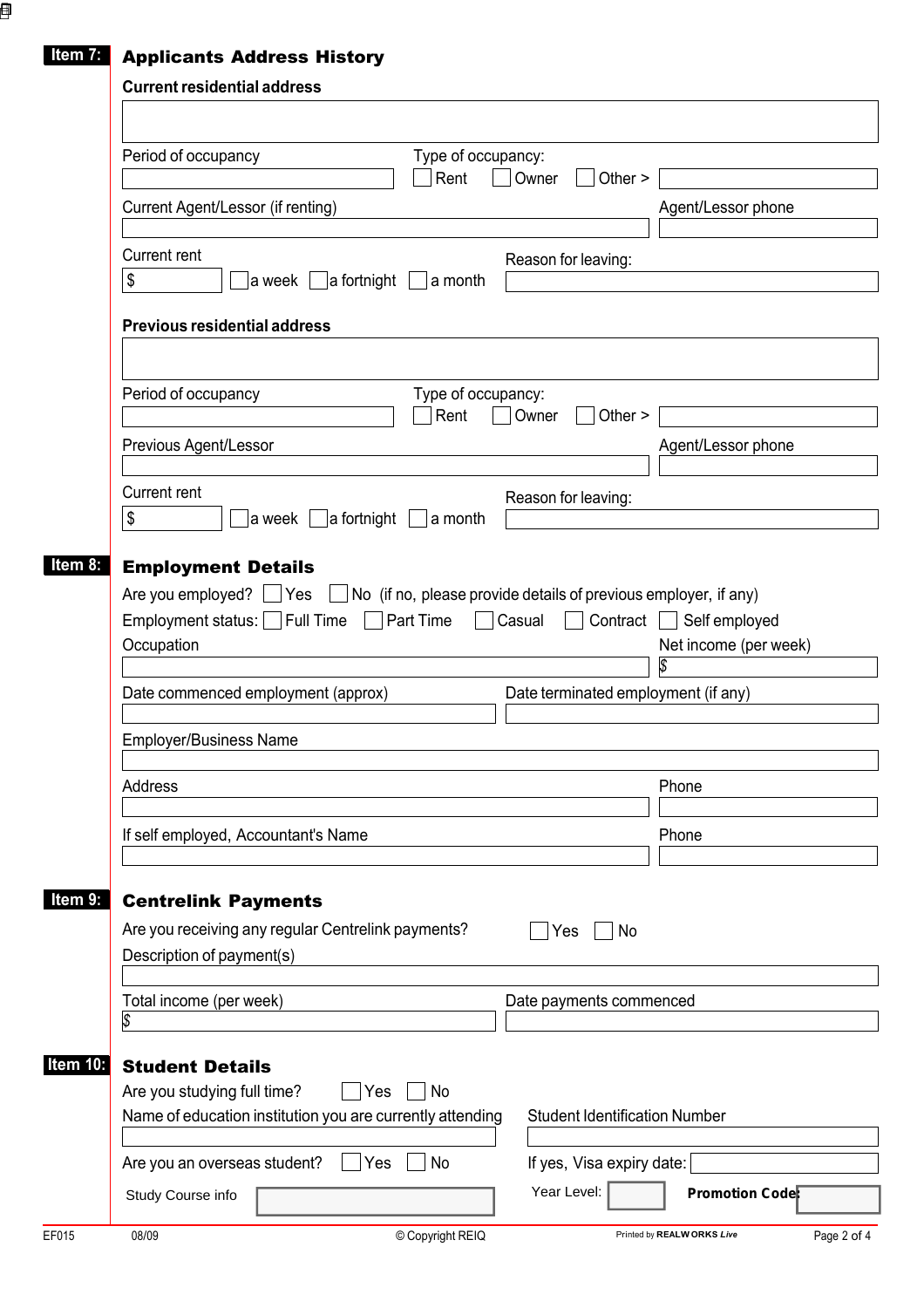#### **Item 11:** Personal References

| Referee 1      | Relationship |
|----------------|--------------|
| Address        | Phone/Mobile |
| Referee 2      | Relationship |
| <b>Address</b> | Phone/Mobile |

| Address                 | Phone        |
|-------------------------|--------------|
|                         |              |
| <b>Representative 2</b> | Relationship |
| Address                 | Phone        |
|                         |              |

# **Part 3** Supporting Documents

**Item 13:** 

You are required to meet a 100 point identification criterion upon submission of your application. The agent/lessor may photocopy any item and retain as part of your application.

Please tick the identifying documents you have provided with your application.

**IMPORTANT: At least one form of Photo Identification MUST be provided.**

|          | <b>70 Points</b>                                                                                                             |  |                        |                                     |  |  |  |  |
|----------|------------------------------------------------------------------------------------------------------------------------------|--|------------------------|-------------------------------------|--|--|--|--|
|          | Passport                                                                                                                     |  | Full birth certificate | Citizenship certificate             |  |  |  |  |
|          | <b>40 Points</b>                                                                                                             |  |                        |                                     |  |  |  |  |
|          | Australian driver's licence                                                                                                  |  | Student Photo ID       | Department of Veterans Affairs card |  |  |  |  |
|          | <b>Centrelink Card</b>                                                                                                       |  | Proof of age card      | State/Federal Government Photo ID   |  |  |  |  |
|          | 25 Points                                                                                                                    |  |                        |                                     |  |  |  |  |
|          | Medicare card                                                                                                                |  | Council rates notice   | Motor vehicle registration          |  |  |  |  |
|          | Telephone bill                                                                                                               |  | Electricity bill       | Gas bill                            |  |  |  |  |
|          | <b>Tenancy History Ledger</b>                                                                                                |  | <b>Bank statement</b>  | Credit card statement               |  |  |  |  |
|          | Last FOUR rent receipts                                                                                                      |  | Rent bond receipt      | Previous tenancy agreement          |  |  |  |  |
| Item 14: | <b>Proof of Income</b>                                                                                                       |  |                        |                                     |  |  |  |  |
|          | You are also required to supply the agent/lessor with proof of your income upon submission of your application.              |  |                        |                                     |  |  |  |  |
|          | Employed:<br>Last TWO pay slips.<br>Self employed:<br>Bank Statements, Group Certificate, Tax Return or Accountant's letter. |  |                        |                                     |  |  |  |  |
|          | Not employed:<br>Centrelink Statement.                                                                                       |  |                        |                                     |  |  |  |  |
|          |                                                                                                                              |  |                        |                                     |  |  |  |  |
|          |                                                                                                                              |  |                        |                                     |  |  |  |  |